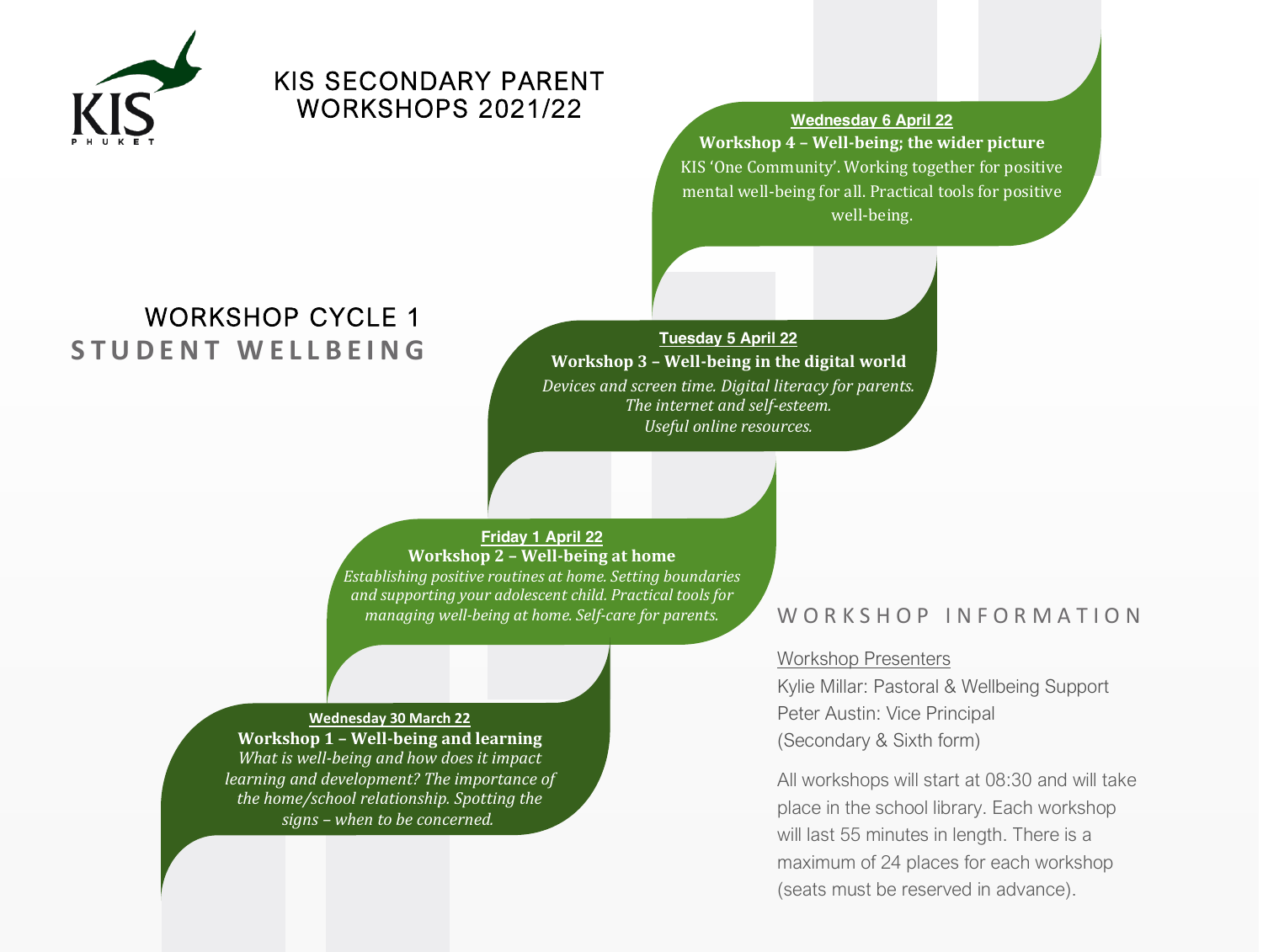

# KIS SECONDARY PARENT **WORKSHOPS 2021/22 Friday 6 May 22**

## **Workshop 4 Ȃ The middle school years (Key Stage 3)**

*Key Stage 3 (or Years 7, 8 & 9) are the bridging years between Primary School and GCSE Examinations. Join us as we take you through the educational journey towards ǥ Presenter: Amy Walton (Key Stage 3 Phase Leader)*

# WORKSHOP CYCLE 2

**FUSION - VIRTUAL LEARNING ENVIRONMENT & KEY STAGE PHASE LEADER PRESENTATIONS**

## **Thursday 5 May 22**

## **Workshop 3 Ȃ The GCSE Learning Journey**

*Learn how to support your child through his/her GCSE courses. Explore the study and revision habits your child needs to embrace to realise their potential. Presenter: Mark Gillett (Key Stage 4 Phase Leader)*

### **Thursday 28 April 22 Workshop 2 Ȃ The A-Level Mindset**

*Explore the A-Level VESPA mindset that our sixth form students are positively encouraged to embrace. Learn how to support your child through his/her challenging A-Level courses. Presenter: Madeline Knight (Key Stage 5 Phase Leader)*

### **Tuesday 26 April 22**

**Workshop 1 - Fusion VLE - The 'Parent Portal'** *Learn how to use all the important functions within our KIS VLE (Virtual Learning Environment), including a tutorial demonstrating how to successfully monitor your child's homework. Presenter: Peter Austin (Vice Principal Ȃ Secondary & Sixth Form)*

## WORKSHOP INFORMATION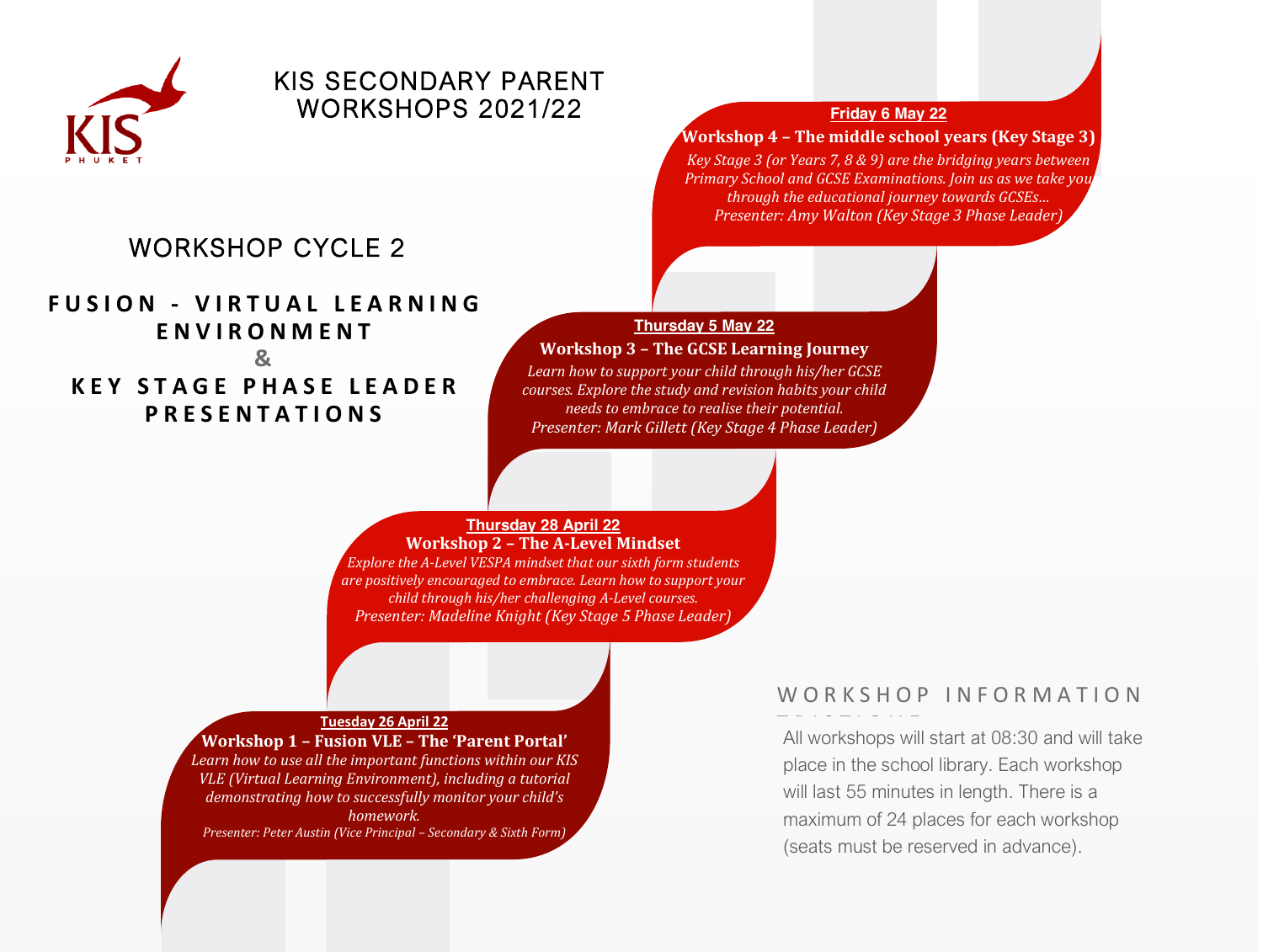

# KIS SECONDARY PARENT WORKSHOPS 2021/22 **Thursday <sup>19</sup> May <sup>22</sup>**

# **Workshop 4 Ȃ The Thai Learner Profile**

*Let us take you on a journey of discovery to explore the differences between the Thai Language courses and our Thai Language & Culture courses Ȃ two very different journeys! Presenter: Kru Nanah Cheeplek (Head of Thai Studies)*

# WORKSHOP CYCLE 3

## **THE CORE SUBJECTS... ENGLISH, MATHS, SCIENCE & THAI**

## **Monday 16 May 22**

## **Workshop 3 - Science 'The Knowledge'**

*Learn all about the Ǯǯ booklets to support your child through Years 7, 8 & 9; then join us on a journey of GCSE and A-Level Science ǥ Presenters: Mark Gillett (Head of Science) & Cameron Dickie (Specialist Biology Teacher)*

## **Friday 13 May 22**

**Workshop 2 Ȃ The English Learner Profile** *Explore the ways in which students develop their skills and understanding through the English curriculum at KIS. Learn about the Ǯ ǯ and how your child can Ǯ the Extra ǯ (GEM). Presenter: Madeline Knight (Head of English)*

## **Wednesday 11 May 22 Workshop 1 Ȃ Maths @ KIS**

*Learn how to support your child with the ǮMyiMathsǯ home learning application. Explore the learning journey from Year 7 through to A-Level Maths at KIS. Presenter: Michael Hodges (Head of Maths)*

## WORKSHOP INFORMATION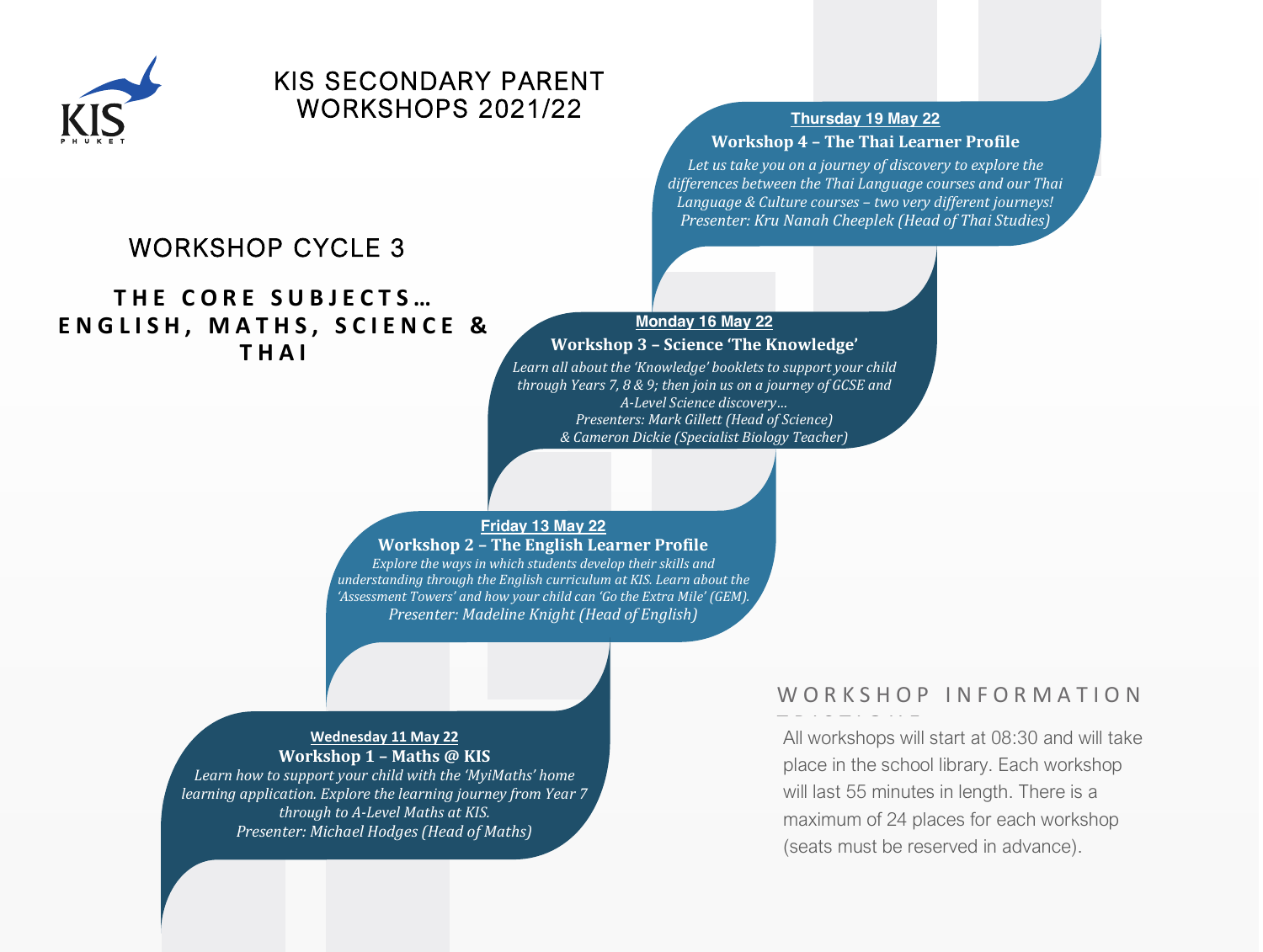

# KIS SECONDARY PARENT WORKSHOPS 2021/22 **Thursday <sup>2</sup> June <sup>22</sup>**

# WORKSHOP CYCLE 4

**PHYSICAL EDUCATION , THE ARTS & HUMANITIES**

## **Workshop 4 Ȃ Business Studies & Religious Studies**

*Let us take you on a journey of discovery to explore the art of debate and the journey that our KIS students embark on for Religious Studies. Then learn how students can embrace their business acumen here at KIS Ȃ preparing to thrive in the future! Presenters: Amy Walton (Religious Studies) & Andre Mouton (Business Studies)*

## **Tuesday 31 May 22 Workshop 3 Ȃ Expressive & Performing Arts**

*Join us as we take you through a whistle-stop tour of the learning journeys for Art, Drama & Music. Learn how the arts so actively support creativity, innovation and wellbeing. Presenters: Tim Costello (Music), Dan Rivers (Drama), & Lisa Poisat (Art)*

## **Thursday 26 May 22**

**Workshop 2 Ȃ Physical Education in Secondary** *Explore the P.E curriculum across the secondary school and learn about the educational journey for students from Year 7 through to GCSE and A-Level Physical Education. Presenter: Thomas Martin (Head of Physical Education)*

### **Wednesday 25 May 22**

**Workshop 1 Ȃ Geography & History**

*Learn about the topics studied in these two humanities subjects and explore the spiral curriculum through the secondary school years. Presenters: Jon Rolt (Head of Humanities) & Matthew Rigg (Teacher of History)*

## WORKSHOP INFORMATION